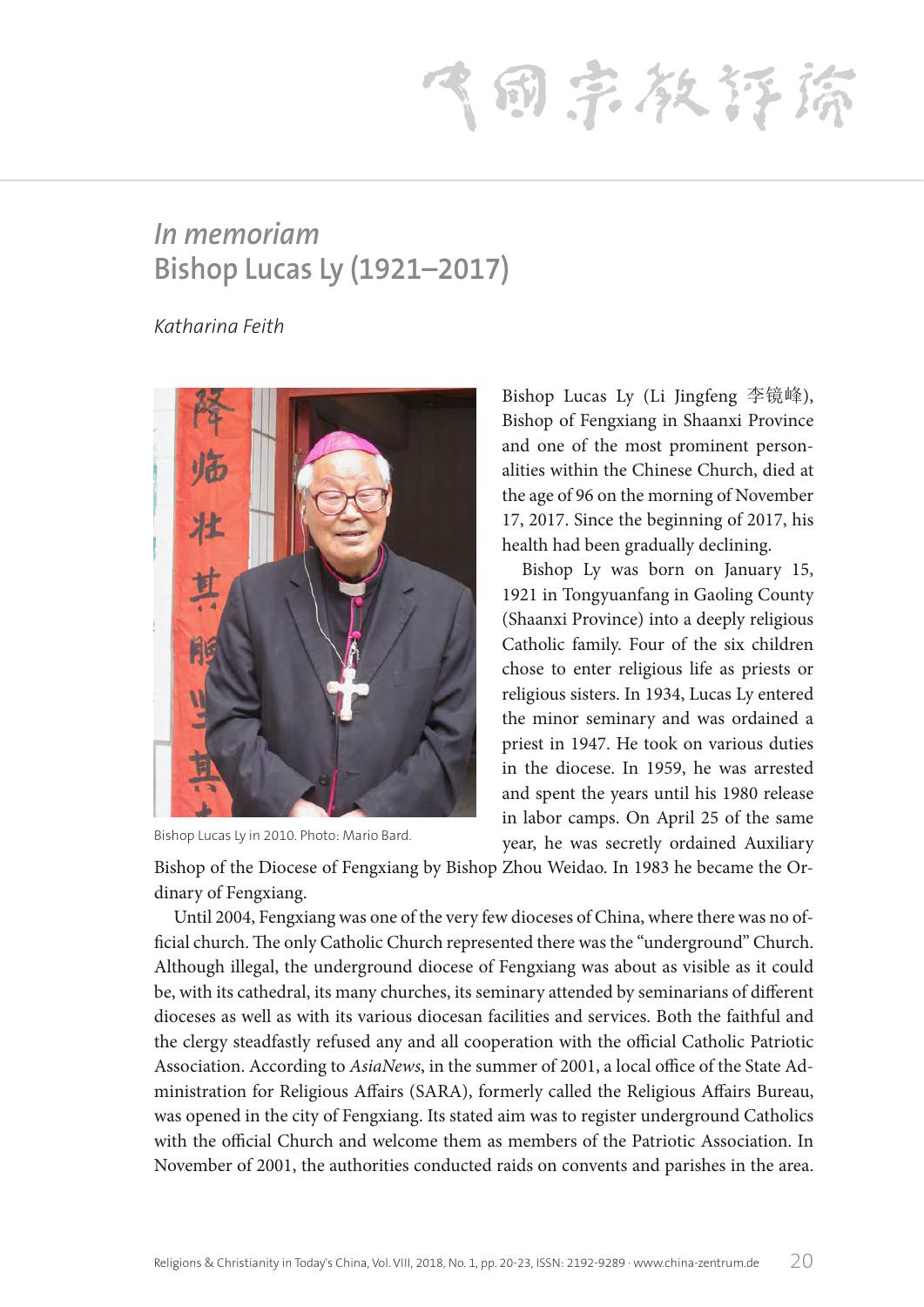Bishop Ly disappeared for several weeks for "indoctrination on the regulations relating to religious activities."

In 2004, after many talks with the religious authorities, Bishop Ly finally decided to allow himself to be recognized by the government as Fengxiang's official bishop. That recognition was given by the government the same year. Bishop Ly somehow managed to win that recognition from the government without being forced to join the Patriotic Association. He also continued to successfully refuse any hints or demands that he affiliate himself with the official Chinese Bishops Conference, which is not recognized by Rome.

In 2011, Bishop Ly, who despite his advanced age was still in good physical and mental condition, organized the election of his successor. The election was conducted by the diocesan curia. Officials from the local Religious Affairs Bureau were invited as observers and they, too, confirmed the validity of the election of Father Peter Li Huiyuan, born in 1965. Fr. Li Huiyuan had been the only candidate put forward for the office by Bishop Lucas Ly. Bishop Ly was careful to see that the entire election process was in complete accord with both Canon Law and with the Chinese government's rules concerning such Church elections.

Following the death of Bishop Lucas Ly, the diocese is now headed by Bishop Peter Li Huiyuan, although Bishop Li has still not yet received the government's recognition as the official Ordinary of the Diocese of Fengxiang.

Bishop Ly always attached great importance to being in complete unity with the Pope. In October of 2005, along with three other bishops from Mainland China (the official Bishops Li Du'an of Xi'an and Jin Luxian of Shanghai as well as the underground Bishop Wei Jingyi of Qiqihar), Bishop Ly was invited to Rome to take part in the Synod of Bishops on the Eucharist, but – as was the case of the other Chinese bishops – he was not granted an exit permit by the authorities.

Throughout the entire period of the Synod, though, the seats conspicuously marked with the names of the four Chinese bishops were kept free as an unspoken reminder to the others. A letter of Bishop Ly was read aloud to the Synod Fathers, in which he personally thanked Pope Benedict XVI for the invitation to participate in the Synod. Both the Pope as well as the Synod Fathers wrote letters of encouragement to the four bishops who had been prevented from attending. As one commentator noted, despite the physical absence of representatives from the Mainland, the Chinese Church had never before been so very present at a synod.

On the occasion of the Synod of Bishops on the New Evangelization in October of 2012, Bishop Ly wrote a surprise letter to the Synod Fathers. His letter was read aloud during the Synod.

In his letter, he spoke of the faithfulness of Chinese Catholics despite fifty years of persecution. "Could not the piety, fidelity and sincerity of Chinese Christians stir up the clergy abroad?" he asked. In his conclusion, Bishop Ly wrote: "I will not get into politics, which are always transient." In their response, the Synod Fathers expressed their thanks for having heard this voice from the People's Republic of China and for the fidelity of Chinese Christians, who themselves are an encouragement to Christians around the world.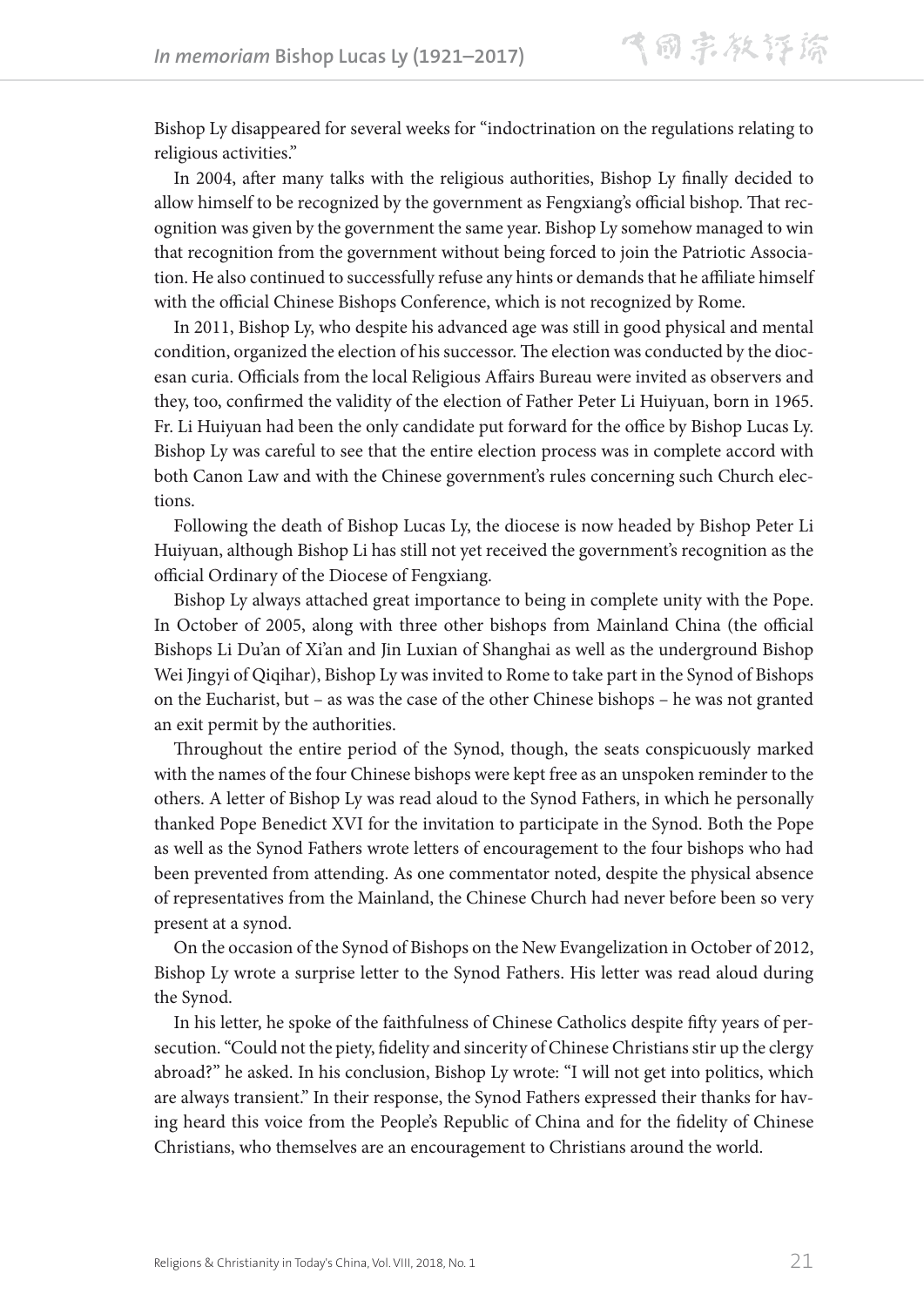Bishop Ly also wrote a well received and much appreciated commentary on Pope Benedict XVI's 2007 Letter to the Chinese Catholics.

According to *UCAN*, during his years in office, Bishop Ly ordained more than 70 priests and helped organize the construction of more than 50 churches. Unfortunately, due to a lack of seminarians, his seminary had to be closed a few years ago.



Before the funeral of Bishop Lucas Ly: The Cathedral of Fengxiang draped in black crape. Photo: Diocese of Fengxiang.